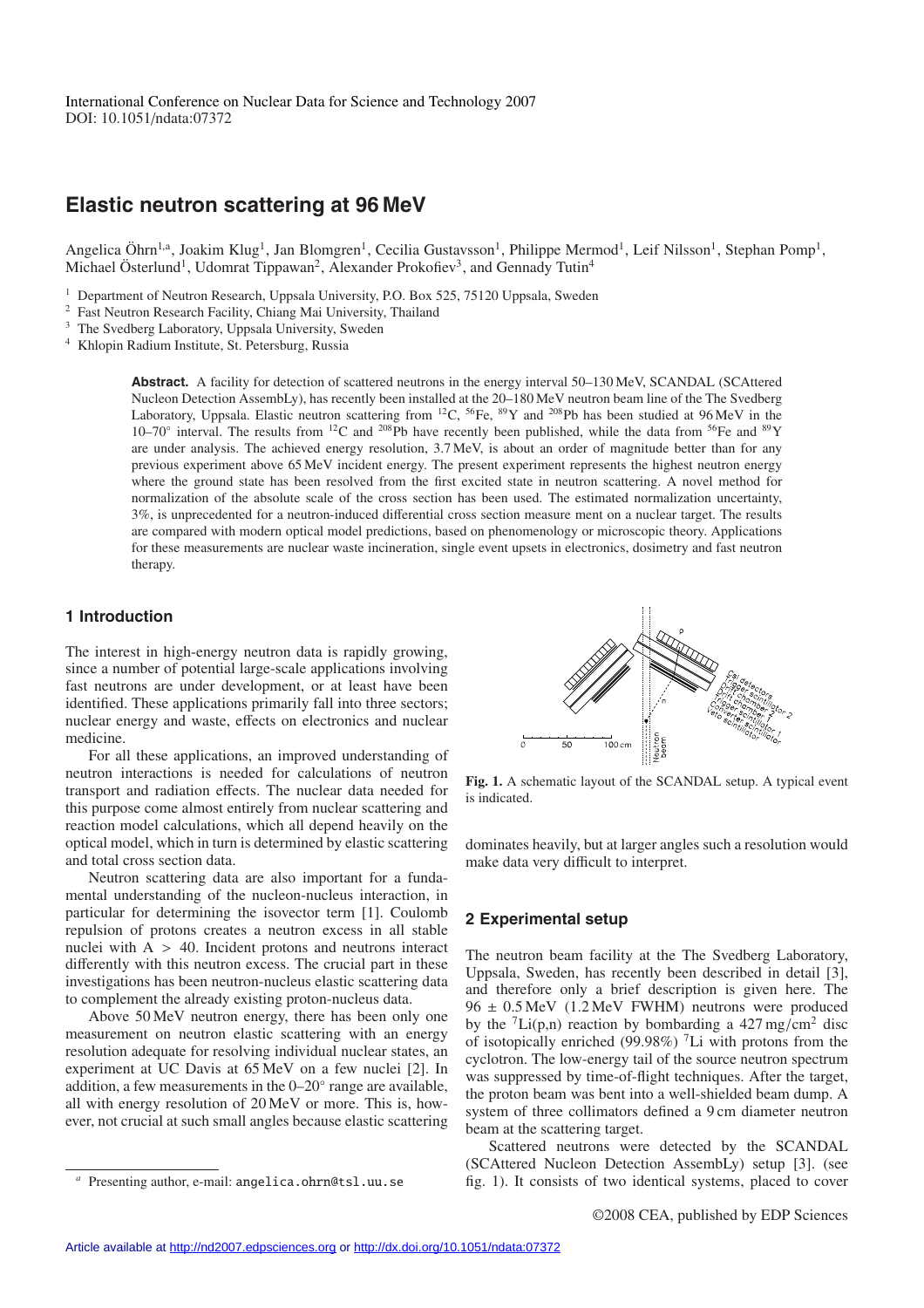

**Fig. 2.** Excitation energy spectra for elastic neutron scattering from <sup>12</sup>C and <sup>208</sup>Pb at 96 MeV incident neutron energy, together with gaussians representing known excited states. See the text for details.

10–50◦ and 30–70◦, resp. The energy of the scattered neutrons is determined by measuring the energy of proton recoils from a plastic scintillator, and the angle is determined by tracking the recoil proton. In the present experiment, each arm consisted of a 2 mm thick veto scintillator for fast chargedparticle rejection, a 10 mm thick neutron-to-proton converter scintillator, a 2 mm thick plastic scintillator for triggering, two drift chambers for proton tracking, a 2 mm thick ∆*E* plastic scintillator which was also part of the trigger, and an array of CsI detectors for energy determination of recoil protons produced in the converter by np scattering. The trigger was provided by a coincidence of the two trigger scintillators, vetoed by the front scintillator. The total excitation energy resolution varies with CsI crystal, but is on average 3.7 MeV (FWHM). The angular resolution is in the  $1.0-1.3°$  (rms) range.

# **3 Results and discussion**

# **3.1 Data on <sup>12</sup>C and <sup>208</sup>Pb**

Excitation energy spectra are presented in figure 2. In these spectra, gaussians representing known states are indicated. For  $^{12}$ C, the ground state  $(0^+)$  and the two collective states at 4.4 MeV  $(2^+)$  and 9.6 MeV  $(3^-)$  are shown. In the case of  $208Pb$ , the ground state  $(0^+)$  and the two collective states at  $2.6 \text{ MeV}$  (3<sup>-</sup>) and  $4.1 \text{ MeV}$  (2<sup>+</sup>) are shown, as well as a gaussian at 8.3 MeV representing a cluster of weak states. For both nuclei, a gaussian at 12.6 MeV represents the opening of conversions due to  ${}^{12}C(n,p)$  reactions in the converter scintillator, i.e., an instrument background. As can be seen, in no case the population of excited states seriously affects the determination of the ground state cross section. Angular distributions of elastic neutron scattering from  ${}^{12}C$  and  ${}^{208}Pb$  at 96 MeV incident neutron energy are presented in figure 3. The data are compared with phenomenological and microscopic optical model predictions in the upper and lower panels, respectively. The theoretical curves have all been folded with the experimental angular resolution to facilitate comparisons with data. The data by Salmon at 96 MeV [4] are also shown.

The angular distributions presented have been corrected for reaction losses and multiple scattering in the target. The contribution from other isotopes than  $^{208}Pb$  in the lead data has been corrected for, using cross section ratios calculated with the global potential by Koning and Delaroche [5]. The absolute normalization of the data has been obtained from knowledge of the total elastic cross section, which has been determined from the difference between the total cross section  $(\sigma_T)$  [6] and the reaction cross section ( $\sigma_R$ ) [7,8]. This  $\sigma_T - \sigma_R$  method, which is expected to have an uncertainty of about 3%, has been used to normalize the <sup>12</sup>C data. The present <sup>208</sup>Pb(n,n) data have been normalized relative to the present  ${}^{12}C(n,n)$  data,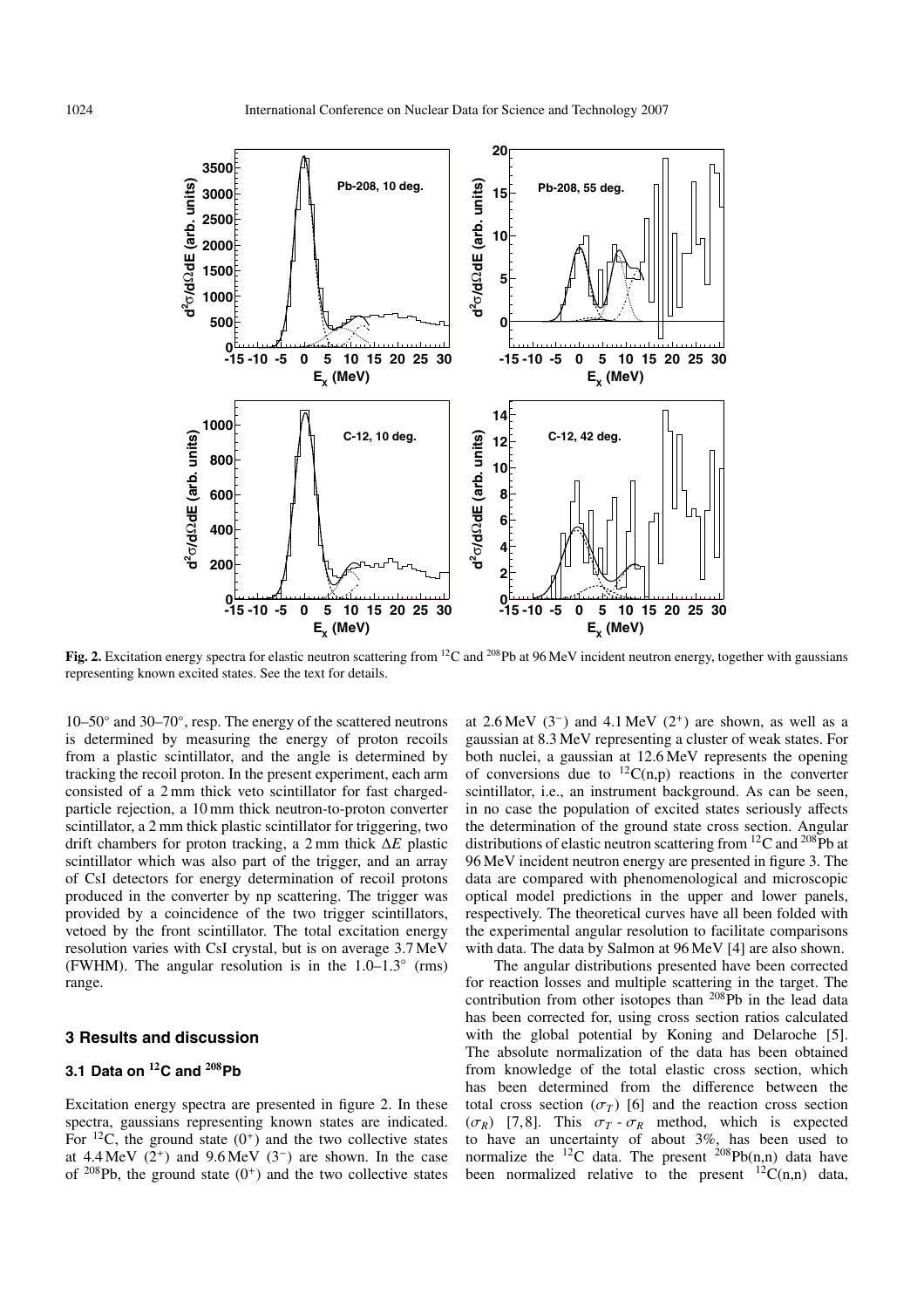

Fig. 3. Angular distributions of elastic neutron scattering from <sup>12</sup>C (open circles) and 208Pb (solid) at 96 MeV incident neutron energy. The 12C data and calculations have been multiplied by 0.01. The data by Salmon at 96 MeV [4] are shown as squares. Upper panel: predictions by phenomenological models (I–III, VII). The thick dotted horizontal lines show Wick's limit for the two nuclei. Lower panel: predictions by microscopic models (IV–VI), and data on elastic proton scattering from  ${}^{12}C$  [12]. See the text for details.

knowing the relative neutron fluences, target masses, etc. The total elastic cross section of <sup>208</sup>Pb has previously been determined with the  $\sigma_T$  -  $\sigma_R$  method. The accuracy of the present normalization has been tested by comparing the total elastic cross section ratio  $(^{208}Pb/^{12}C)$  obtained with the  $\sigma_T$  -  $\sigma_R$  method above, and with the ratio determination of the present experiment, the latter being insensitive to the



**Fig. 4.** Preliminary angular distribution of elastic neutron scattering from 89Y at 96 MeV incident neutron energy together with a prediction by a phenomenological model [5].

absolute scale. These two values differ by about 3%, i.e., they are in agreement within the expected uncertainty.

The data are compared with model predictions in figure 3, where the upper and lower panels show phenomenological (I–III, VII) and microscopic (IV–VI) models, respectively. The models are described in detail in refs. [9] and [10].

All models are in reasonably good agreement with the 208Pb data. It should be pointed out that none of the predictions contain parameters adjusted to the present experiment. In fact, they were all made before data were available. Even the absolute scale seems to be under good control, which is remarkable, given that neutron beam intensities are notoriously difficult to establish.

A new measurement on  ${}^{12}C$  has recently been performed. The results show good agreement with the models used above, see ref. [11].

A basic feature of the optical model is that it establishes a lower limit on the differential elastic scattering cross section at  $0°$  if the total cross section is known, often referred to as Wick's limit. It has been observed in previous experiments at lower energies that for most nuclei, the 0◦ cross section falls very close to Wick's limit, although there is no a priori reason why the cross section cannot exceed the limit significantly. An interesting observation is that the present  $^{208}$ Pb data are in good agreement with Wick's limit, while the  ${}^{12}C$  0 $^{\circ}$  cross section lies about 70% above the limit. A similar behaviour has previously been observed in neutron elastic scattering at 65 MeV [2], where the  ${}^{12}$ C data overshoot Wick's limit by about  $30\%$ , whilst the <sup>208</sup>Pb data agree with the limit.

### **3.2 Other nuclei**

Preliminary data on  ${}^{89}Y$  [14] are presented in figure 4, together with Model I [5]. Corrections for multiple scattering remain. The model describes the shape of the data points reasonably well. Preliminary data on  ${}^{56}Fe$  [15] are presented in figure 5, together with Model I [5]. All corrections as well as the subtraction of the contribution of inelastic scattering events remain to be performed, which are the most likely reasons why the model does not describe the shape of the data points better. For normalization, both  ${}^{89}Y$  and  ${}^{56}Fe$  have been measured relative to  ${}^{12}Ca$ .